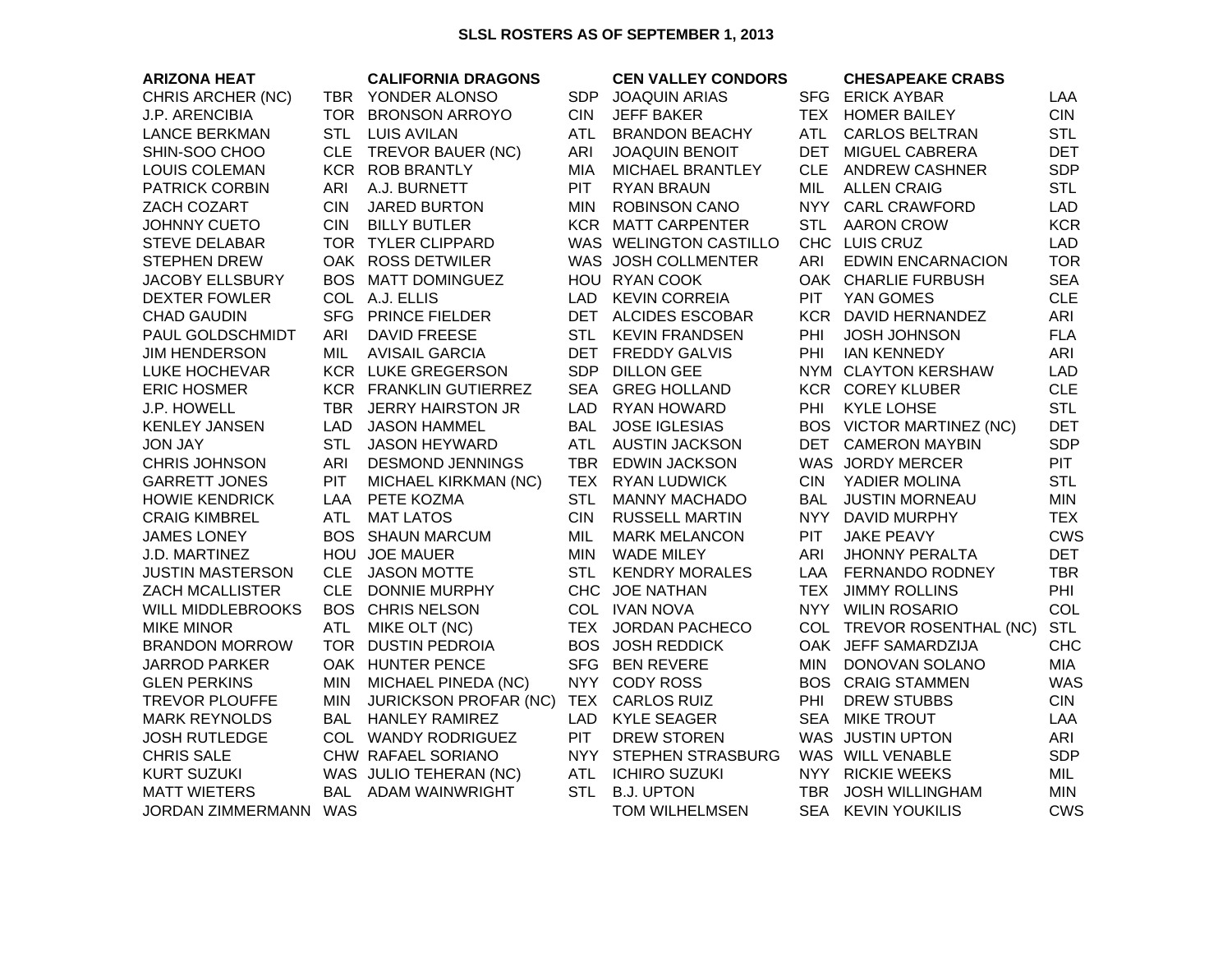## **SLSL ROSTERS AS OF SEPTEMBER 1, 2013**

| <b>EMERALD CITY OSPREY</b> |            | <b>GALAPAGOS TORTOISES</b> |            | <b>JACKSON HOLE GUIDES</b> |            | <b>MALIBU WAVE</b>        |            |
|----------------------------|------------|----------------------------|------------|----------------------------|------------|---------------------------|------------|
| RONALD BELISARIO           | LAD        | <b>MATT ADAMS</b>          | STL        | <b>REX BROTHERS</b>        |            | COL GRANT BALFOUR         | <b>OAK</b> |
| <b>BRANDON BELT</b>        | <b>SFG</b> | <b>JOSE ALTUVE</b>         |            | HOU DOMONIC BROWN          | PHI        | <b>DARWIN BARNEY</b>      | <b>CHC</b> |
| <b>ADRIAN BELTRE</b>       | <b>TEX</b> | PEDRO ALVAREZ              | PIT        | <b>CLAY BUCHHOLZ</b>       | <b>BOS</b> | <b>JAY BRUCE</b>          | <b>CIN</b> |
| <b>GREGOR BLANCO</b>       | <b>SFG</b> | <b>MATT CAIN</b>           |            | SFG DYLAN BUNDY (NC)       | BAL        | <b>SANTIAGO CASILLA</b>   | <b>SFG</b> |
| PETER BOURJOS              | LAA        | <b>ALEX COBB</b>           | TBR        | <b>STARLIN CASTRO</b>      |            | CHC AROLDIS CHAPMAN       | <b>CIN</b> |
| <b>CHRIS CAPUANO</b>       | <b>LAD</b> | <b>WADE DAVIS</b>          |            | TBR HANK CONGER (NC)       | LAA        | TYLER CHATWOOD            | COL        |
| <b>CHRIS CARTER</b>        |            | OAK IAN DESMOND            |            | WAS NELSON CRUZ            |            | TEX JESSE CRAIN           | <b>CHW</b> |
| <b>BRANDON CRAWFORD</b>    | <b>SFG</b> | <b>ANDRE ETHIER</b>        | <b>LAD</b> | ALEJANDRO DE AZA           |            | CWS COCO CRISP            | <b>OAK</b> |
| <b>YU DARVISH</b>          | <b>TEX</b> | <b>MIKE FIERS</b>          | MIL        | RANDALL DELGADO            | ATL        | <b>CHRIS DENORFIA</b>     | <b>SDP</b> |
| <b>CHRIS DAVIS</b>         | <b>BAL</b> | <b>MATT GARZA</b>          |            | CHC JOSH DONALDSON         |            | OAK R.A. DICKEY           | <b>NYM</b> |
| <b>MARK ELLIS</b>          | <b>LAD</b> | <b>CARLOS GONZALEZ</b>     |            | COL MARCO ESTRADA          | MIL        | <b>LUCAS DUDA</b>         | <b>NYM</b> |
| YUNEL ESCOBAR              |            | TOR JASON GRILLI           | <b>PIT</b> | <b>SCOTT FELDMAN</b>       |            | CHC TODD FRAZIER          | <b>CIN</b> |
| <b>DANNY ESPINOSA</b>      |            | WAS CHASE HEADLEY          | SDP        | <b>NEFTALI FELIZ</b>       |            | TEX ZACH GREINKE          | LAA        |
| <b>CASEY FIEN</b>          | <b>MIN</b> | <b>KELLY JOHNSON</b>       |            | TOR JONNY GOMES            |            | OAK COLE HAMELS           | PHI        |
| <b>BRETT GARDNER (NC)</b>  | NYY        | <b>ADAM JONES</b>          | <b>BAL</b> | <b>ALEX GORDON</b>         |            | KCR KELVIN HERRERA        | <b>KCR</b> |
| <b>CARLOS GOMEZ</b>        | MIL        | <b>JEFF KEPPINGER</b>      |            | TBR ANTHONY GOSE           |            | TOR DEREK HOLLAND         | <b>TEX</b> |
| YASMANI GRANDAL            | SDP        | <b>GEORGE KONTOS</b>       |            | SFG BRYCE HARPER           |            | WAS OMAR INFANTE          | <b>MIA</b> |
| <b>JESUS GUZMAN</b>        | <b>SDP</b> | <b>JASON KUBEL</b>         | <b>ARI</b> | <b>AARON HILL</b>          | <b>ARI</b> | HISASHI IWAKUMA           | <b>SEA</b> |
| ROY HALLADAY               | PHI        | <b>BRYAN LAHAIR</b>        |            | CHC JASON KIPNIS           | <b>CLE</b> | <b>JOHN JASO</b>          | <b>TBR</b> |
| <b>JOSH HAMILTON</b>       | <b>TEX</b> | <b>JON LESTER</b>          |            | BOS RYAN LAVARNWAY         | <b>BOS</b> | <b>JIM JOHNSON</b>        | <b>BAL</b> |
| <b>TOMMY HUNTER</b>        | <b>BAL</b> | <b>WILTON LOPEZ</b>        |            | HOU MIKE LEAKE             | <b>CIN</b> | <b>CHIPPER JONES</b>      | <b>ATL</b> |
| <b>CASEY JANSSEN</b>       |            | TOR JED LOWRIE             |            | HOU EVAN LONGORIA          |            | TBR PAUL KONERKO          | <b>CWS</b> |
| <b>KYLE KENDRICK</b>       | PHI        | <b>JESUS MONTERO</b>       | <b>SEA</b> | <b>MARTIN MALDONADO</b>    | MIL        | <b>JONATHAN LUCROY</b>    | MIL        |
| <b>ADAM LAROCHE</b>        |            | WAS MATT MOORE             | <b>TBR</b> | <b>NICK MARKAKIS</b>       | <b>BAL</b> | <b>LEONYS MARTIN (NC)</b> | <b>TEX</b> |
| <b>BRANDON LEAGUE</b>      | <b>SEA</b> | <b>DEREK NORRIS</b>        |            | OAK VIN MAZZARO            | PIT        | ANDREW MCCUTCHEN          | <b>PIT</b> |
| <b>TIM LINCECUM</b>        | <b>SFG</b> | <b>TROY PATTON</b>         | <b>BAL</b> | <b>BRANDON MCCARTHY</b>    |            | OAK BRANDON MOSS          | <b>OAK</b> |
| <b>TOMMY MILONE</b>        |            | OAK OLIVER PEREZ           | <b>SEA</b> | <b>JAMES MCDONALD</b>      | <b>PIT</b> | <b>JUAN PIERRE</b>        | <b>CWS</b> |
| <b>TYLER MOORE</b>         |            | WAS BUSTER POSEY           |            | SFG DEVIN MESAROCO         | <b>CIN</b> | A.J. PIERZYNSKI           | <b>CWS</b> |
| <b>EDWARD MUJICA</b>       | <b>STL</b> | <b>DAVID PRICE</b>         | <b>TBR</b> | SHELBY MILLER (NC)         | <b>STL</b> | <b>ERASMO RAMIREZ</b>     | <b>SEA</b> |
| <b>MIKE NAPOLI</b>         |            | TEX ALEXEI RAMIREZ         |            | <b>CWS BOBBY PARNELL</b>   |            | NYM WILSON RAMOS          | <b>WAS</b> |
| DARREN OLIVER              |            | TEX ARAMIS RAMIREZ         |            | CHC ALBERT PUJOLS          | STL        | <b>NOLAN REIMOLD</b>      | <b>BAL</b> |
| <b>SALVADOR PEREZ</b>      |            | KCR ANTHONY RIZZO          |            | CHC RYAN RABURN            | <b>CLE</b> | <b>MARCO SCUTARO</b>      | <b>SFG</b> |
| <b>BRENDAN RYAN</b>        |            | SEA SERGIO ROMO            | <b>SFG</b> | <b>COLBY RASMUS</b>        |            | TOR ANDRELTON SIMMONS     | <b>ATL</b> |
| PABLO SANDOVAL             | <b>SFG</b> | <b>JUSTIN RUGGIANO</b>     |            | NYM GABY SANCHEZ           | <b>PIT</b> | <b>HUSTON STREET</b>      | <b>SDP</b> |
| <b>ALFONSO SORIANO</b>     |            | NYY ERVIN SANTANA          | <b>KCR</b> | <b>DREW SMYLY</b>          | <b>DET</b> | <b>MARK TEIXEIRA</b>      | <b>NYY</b> |
| PEDRO STROP                | <b>BAL</b> | <b>JEAN SEGURA</b>         | MIL        | <b>TRAVIS SNIDER</b>       | <b>PIT</b> | <b>RUBEN TEJADA</b>       | <b>NYM</b> |
| <b>JUSTIN VERLANDER</b>    | <b>DET</b> | <b>JAMES SHIELDS</b>       | <b>TBR</b> | <b>JACOB TURNER</b>        | <b>DET</b> | <b>MARK TRUMBO</b>        | LAA        |
| <b>JORDAN WALDEN</b>       | LAA        | <b>DENARD SPAN</b>         | <b>MIN</b> | <b>JOSE VERAS</b>          | DET        | DAYAN VICIEDO             | <b>CWS</b> |
| <b>JEMILE WEEKS</b>        |            | OAK GIANCARLO STANTON      | <b>MIA</b> | <b>TONY WATSON</b>         | <b>PIT</b> | RYAN VOGELSONG            | <b>SFG</b> |
| <b>JAYSON WERTH</b>        |            | WAS BEN ZOBRIST            | <b>TBR</b> | <b>TRAVIS WOOD</b>         |            | CHC RYAN ZIMMERMAN        | <b>WAS</b> |